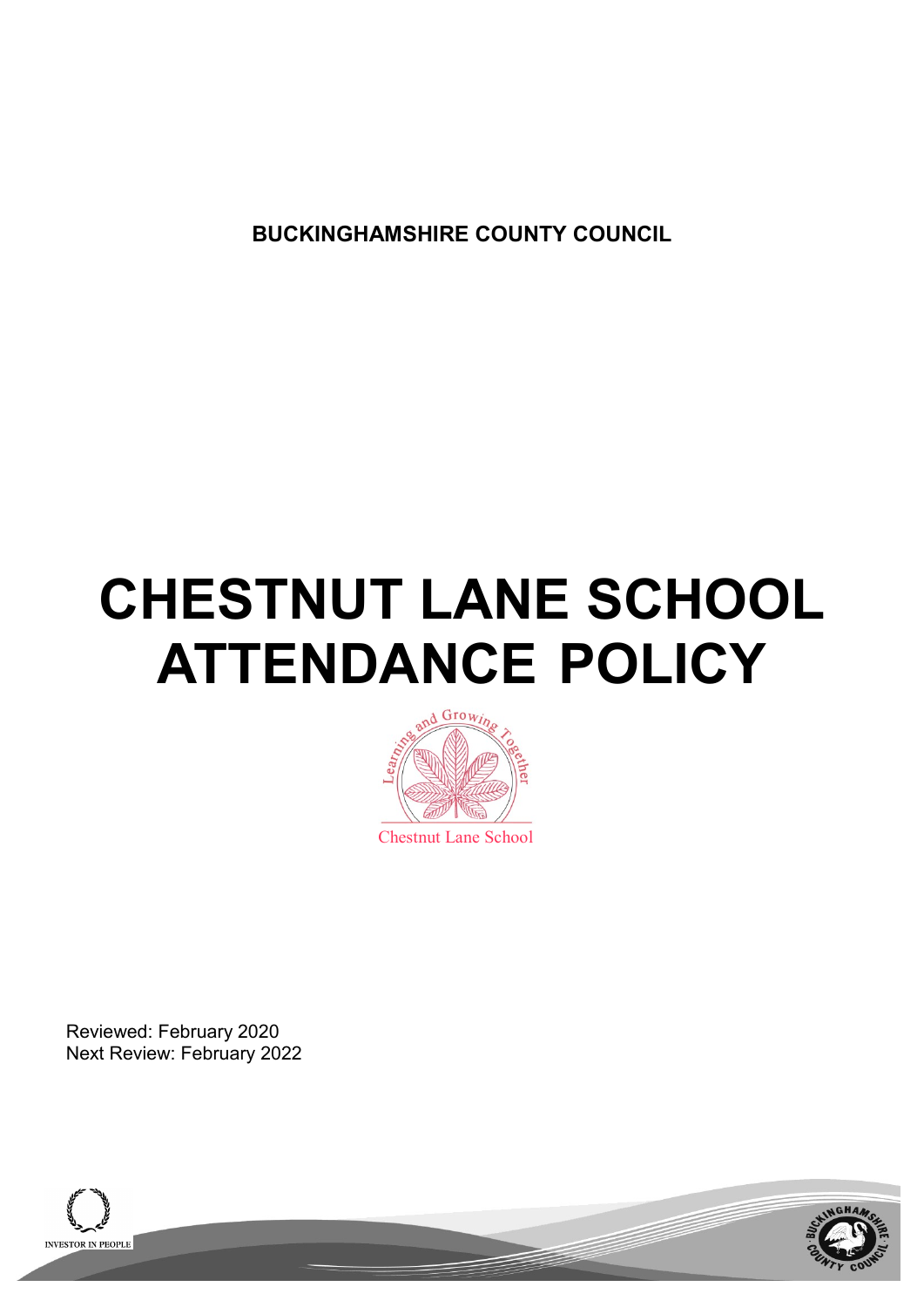### **1. Introduction**

Regular school attendance is essential if children are to achieve their full potential.

Chestnut Lane School believes that regular school attendance is the key to enabling children to maximise the educational opportunities available to them and become emotionally resilient, confident and competent adults who are able to realise their full potential and make a positive contribution to their community.

Chestnut Lane School values all pupils. As set out in this policy, we will work with families to identify the reasons for poor attendance and try to resolve any difficulties.

Chestnut Lane School recognise that attendance is a matter for the whole school community. Our Attendance Policy should not be viewed in isolation; it is a strand that runs through all aspects of school improvement, supported by our policies on safeguarding, bullying, behaviour and inclusive learning. This policy also takes into account the Human Rights Act 1998 and the Equality Act 2010.

#### **2. Legal Framework**

Section 7 of the 1996 Education Act states that parents must ensure that children of compulsory school age receive efficient full-time education suitable to their age, ability and aptitude and to any special educational needs they may have, either by regular attendance at school or otherwise.

A child is of Compulsory School Age at the beginning of the term following their 5<sup>th</sup> birthday. A child ceases to be of compulsory school age on the last Friday in June of the school year in which they reach the age of 16.

Under the Education Act 1996, the Local Authority has a statutory responsibility to ensure that parents secure education for children of compulsory school age and where necessary, use legal enforcement.

The Education (Pupil Registration) (England) Regulations 2006, require schools to take an attendance register twice a day, once at the start of the morning session and then again during the afternoon session.

The register must record whether the pupil was:

- present;
- absent;
- **•** present at approved educational activity; or
- unable to attend due to exceptional circumstances.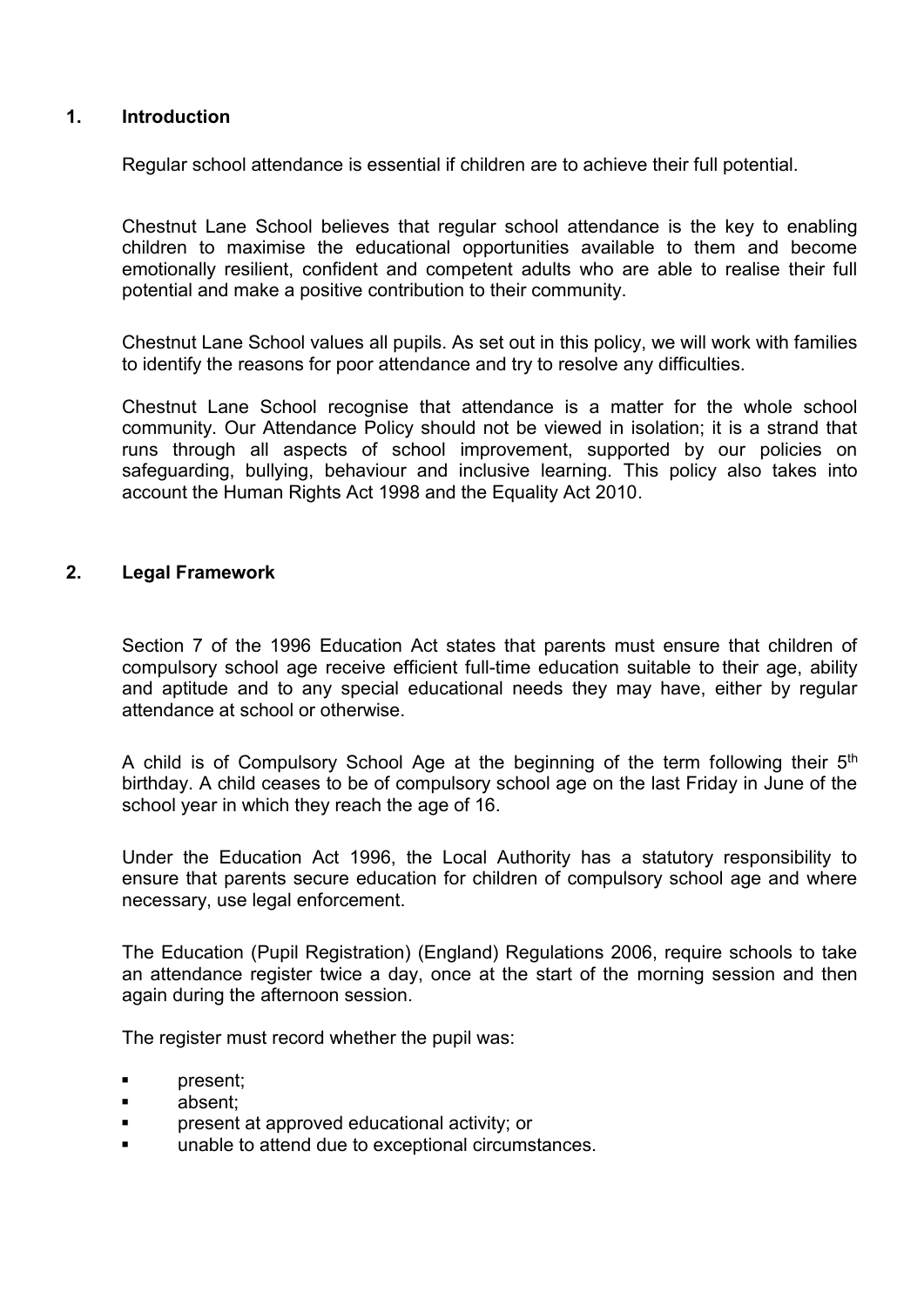## **3. Categorising absence**

Where pupils of compulsory school age are recorded as absent, the register must show whether the absence is authorised or unauthorised.

Absence can only be authorised by the school and cannot be authorised by parents. All absences will be treated as unauthorised unless a satisfactory explanation for the pupil's absence has been received.

Parents should advise the school by telephone on the first day of absence and provide the school with an expected date of return. This should be followed up in the form of a written note from the parent/carer, though verbal explanations may be acceptable where this is considered appropriate. Alternative arrangements will be agreed with non-English speaking parents/carers.

Absence will be categorised as follows:

Illness: In most cases a telephone call or a note from the parent informing the school that their child is ill will be acceptable. Parents may be asked to provide medical evidence where there are repeated absences due to reported illness. This will usually be in the form of an appointment card, prescription etc.

Medical/Dental Appointments: Parents are advised where possible to make medical and dental appointments outside the school day. Where this is not possible, pupils should attend school for part of the day. Parents should show the appointment card to school.

Other Authorised Circumstances: The headteacher will be consider each request individually.

Excluded (no alternative provision made): Exclusion from attending school is counted as an authorised absence. The child's class teacher will make arrangements for work to be sent home.

Late Arrival: Registration begins at 8.50am. Pupils arriving after 9.00am will be marked as present but having arrived late. (Code L) The register will close at 9.20am. Pupils arriving after the close of the register will be recorded as absent. This will not be authorised and will count as an absence for that school session.

If arrival is after 9.00am, pupils must immediately report to the school office and be signed in to ensure that we can be responsible for their health and safety whilst they are in school.

The absence will only be authorised if a satisfactory explanation for the late arrival can be provided, for example, attendance at a medical appointment. (Code M)

The absence will be recorded as **unauthorised** if the pupil has arrived late after the registers close without justifiable cause, for example, if they woke up late or were waiting for their uniform to dry. (Code U)

Unauthorised absence: Absence will not be authorised unless parents have provided a satisfactory explanation that has been accepted as such by the school.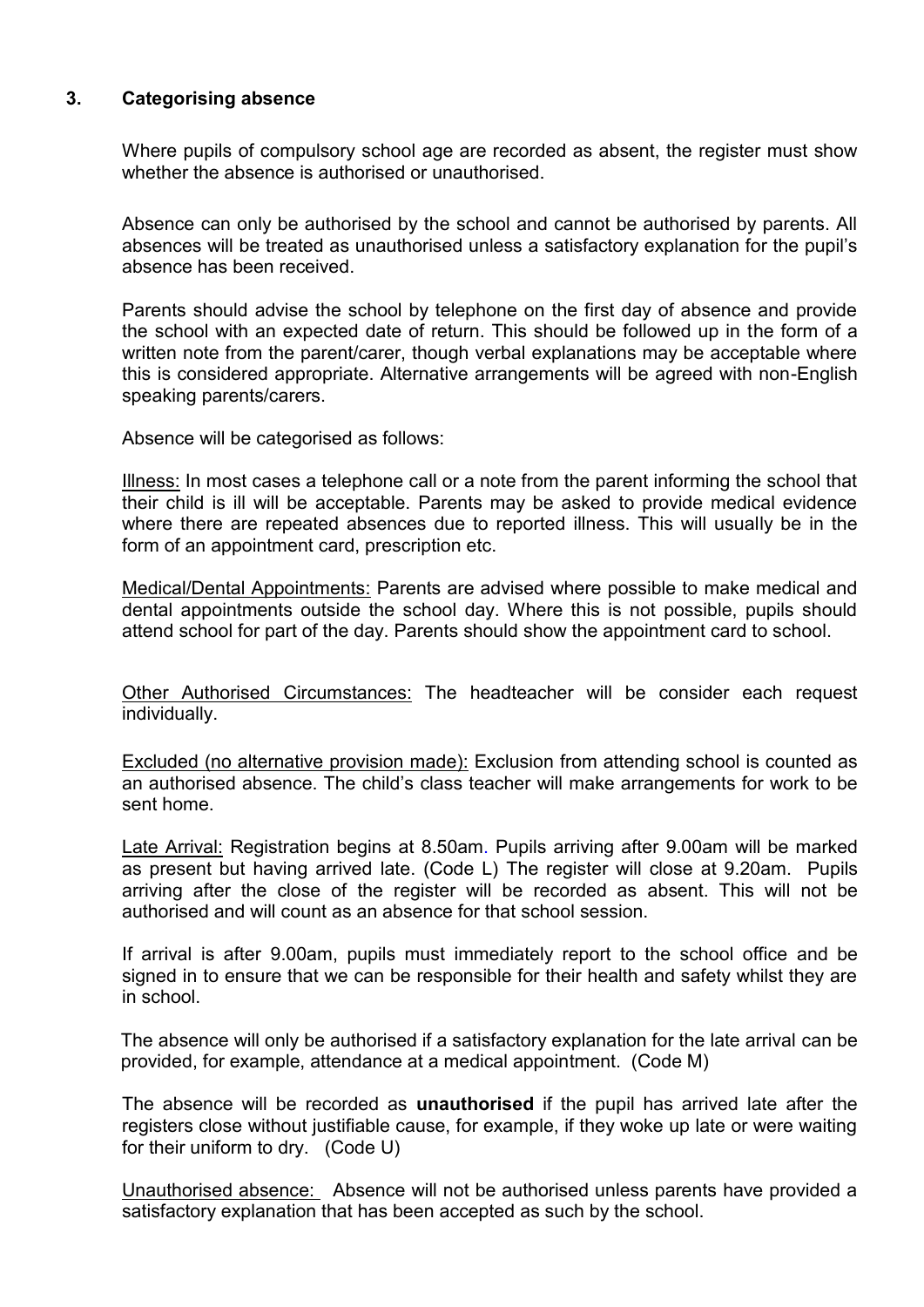Examples of unsatisfactory explanations include:

- A pupil's/family member's birthday
- Shopping for uniforms
- Having their hair cut
- Closure of a sibling's school for INSET (or other) purposes
- "Couldn't get up"
- Illness where the child is considered well enough to attend school
- Holidays taken without the authorisation of school

Leave of Absence and Extended Leave: Parents do not have an automatic right to remove their child from school during term time for the purpose of a holiday and are strongly advised not to do so. Parents should be aware that if their child is absent for 10 school days they will miss 5% of their education during that academic year.

Parents wishing to take their child out of school during term time must send a written request to the head teacher before arrangements are made. Documentary evidence of leave and return dates may be required in order to process your request. Retrospective requests will not be considered and therefore will result in the absence being categorised as unauthorised. Each request will be considered individually and will take the following factors into account:

- Length of the proposed leave
- Age of the pupil
- The pupil's general absence/attendance record
- **•** Proximity of SATs and public examinations
- Pupil's ability to catch up the work missed
- Pupil's educational needs
- General welfare of the pupil
- Circumstances of the request
- Purpose of the leave
- Previous term time holidays taken
- When the request was made

All requests for leave of absence will receive a written response. Where a request has been granted, the letter should state:

- The expected date of return
- That parents must contact school should any delays occur

If the permission to take leave is not granted and the pupil is absent, the absence will be **unauthorised**. In such cases the school may refer the matter to the County Attendance Team who may issue a Penalty Notice.

Religious Observance Chestnut Lane School acknowledges the multi-faith nature of British society and recognises that on some occasions, religious festivals may fall outside school holiday periods or weekends and that this necessitates a consideration of authorised absence or special leave for religious observance. (Code R)

It is reasonable for a parent to allow their children not to attend school on any day of religious observance if recognised by the parent's religious body.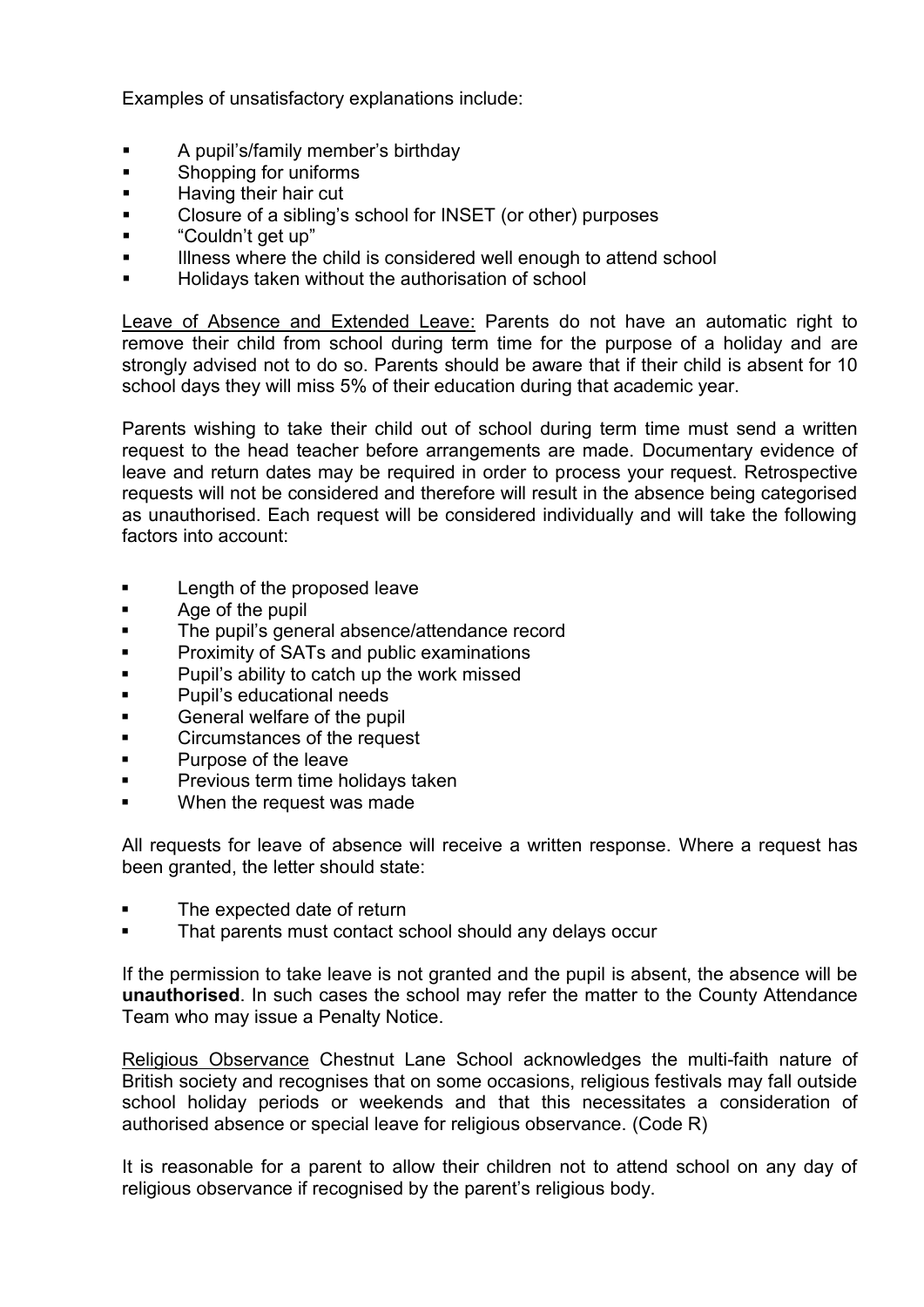Parents are requested to give advance notice to the school if they intend their child to be absent.

However, in the interests of fulfilling the academic requirements of the school and limiting the authorised absence rate of the school, it is identified as reasonable that no more than one day be designated for any individual occasion of religious observance/festival and no more than three days in total in any academic year. Absence in excess of this will be categorised as unauthorised.

Traveller Absence: The aim for the attendance of Traveller children, in common with all other children, is to attend school as regularly and as frequently as possible.

To protect Traveller parents from unreasonable prosecution for non-attendance, the Education Act 1944, section 86, states that a Traveller parent is safe from prosecution if their child accrues 200 attendances (i.e. 200 half days) in a year. Traveller absence (Code T) is acceptable only when the family is engaged in a trade or business that requires them to travel and when the child is attending school as regularly as that trade permits.

It does not mean that part-time education for Traveller children is legally acceptable, nor does it relieve parents of their duties to ensure that their children are receiving suitable education when not at school.

When in or around Buckinghamshire, if a Traveller family can reasonably travel back to their base school (see below) then the expectation is that their child will attend full-time.

Chestnut Lane School will be regarded as the base school if it is the school where the child normally attends when they are not travelling. However, the pupil must have attended in the last 18 months. Traveller children can register at other schools temporarily whilst away from their base school. In such cases, the pupil's school place at Chestnut Lane School will be kept open for them whilst travelling. This is to protect them from unfairly losing their place at their school of usual attendance.

Chestnut Lane School can operate effectively as the child's base school only if we are engaged in on-going dialogue with Traveller families. This means that parents must:

- advise of their forthcoming travelling patterns before they happen; and
- inform the school regarding proposed return dates

Chestnut Lane School will authorise absence of Traveller children if we are satisfied that a family is travelling and has given indication that they intend to return.

Traveller children will be recorded as attending an approved educational activity when:

- The child is on roll and attending another visited school
- Undertaking supervised educational activity under the jurisdiction of another Local Authority's Traveller Education Service
- The child is undertaking computer based distance learning that is time evidenced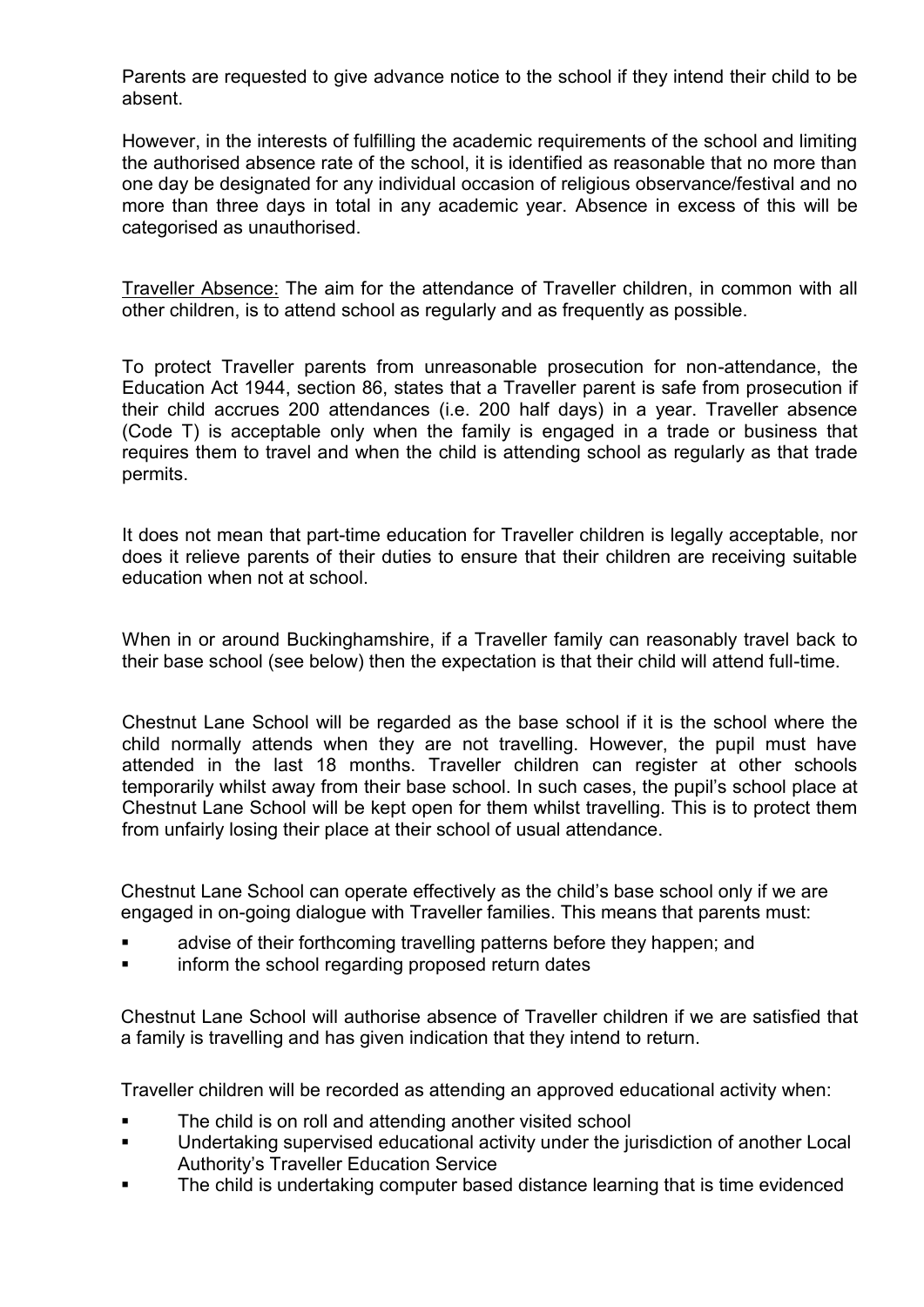Where Traveller children are registered pupils at a school and are known to be present either at a site (official or otherwise) or in a house and are not attending school, the absence will be investigated in the same way as for any other pupil.

# **4. Deletions from the Register**

In accordance with the Education (Pupil Registration) (England) Regulations 2006, pupils will be deleted from the register only when one of the following circumstances applies:

- The school is replaced by another school on a School Attendance Order
- The School Attendance Order is revoked by the Local Authority
- The pupil has ceased to be of compulsory school age
- Permanent exclusion has occurred and procedures have been completed
- Death of a pupil
- Transfer between schools
- When a parent informs the school in writing that the pupil is to be withdrawn to be educated outside the school system
- Failure to return from an extended holiday after both the school and the local authority have tried to locate the pupil
- A medical condition prevents their attendance and return to the school before ending compulsory school-age
- **■** In custody for more than four months (in discussion with The Youth Offending Team)
- 20 days' continuous unauthorised absence have elapsed and both the Local Authority and school have tried to locate the pupil
- A pupil has left the school but it is not known where he/she has gone after both the school and the Local Authority have tried to locate the pupil

Chestnut Lane School will follow Buckinghamshire County Council's Children Missing Education Protocol when a pupil's whereabouts is unknown.

## **5. Roles and Responsibilities**

Chestnut Lane School believes that improved school attendance can only be achieved if it is viewed as a shared responsibility of the school staff, governors, parents, pupils and the wider school community.

Chestnut Lane school staff will:

- Actively promote the importance and value of good attendance to pupils and their parents
- Form positive relationships with pupils and parents
- Contribute to a whole school approach which reinforces good school attendance; with good teaching and learning experiences that encourage all pupils to attend and to achieve
- Comply with the Registration Regulations, England, 2006 and other attendance related legislation
- Implement systems to report, record and monitor the attendance of all pupils, including those who are educated off-site
- Analyse attendance data to identify causes and patterns of absence
- Contribute to the evaluation of school strategies and interventions
- Work with other agencies to improve attendance and support pupils and their families
- Document interventions used to a standard required by the Local Authority should legal proceedings be instigated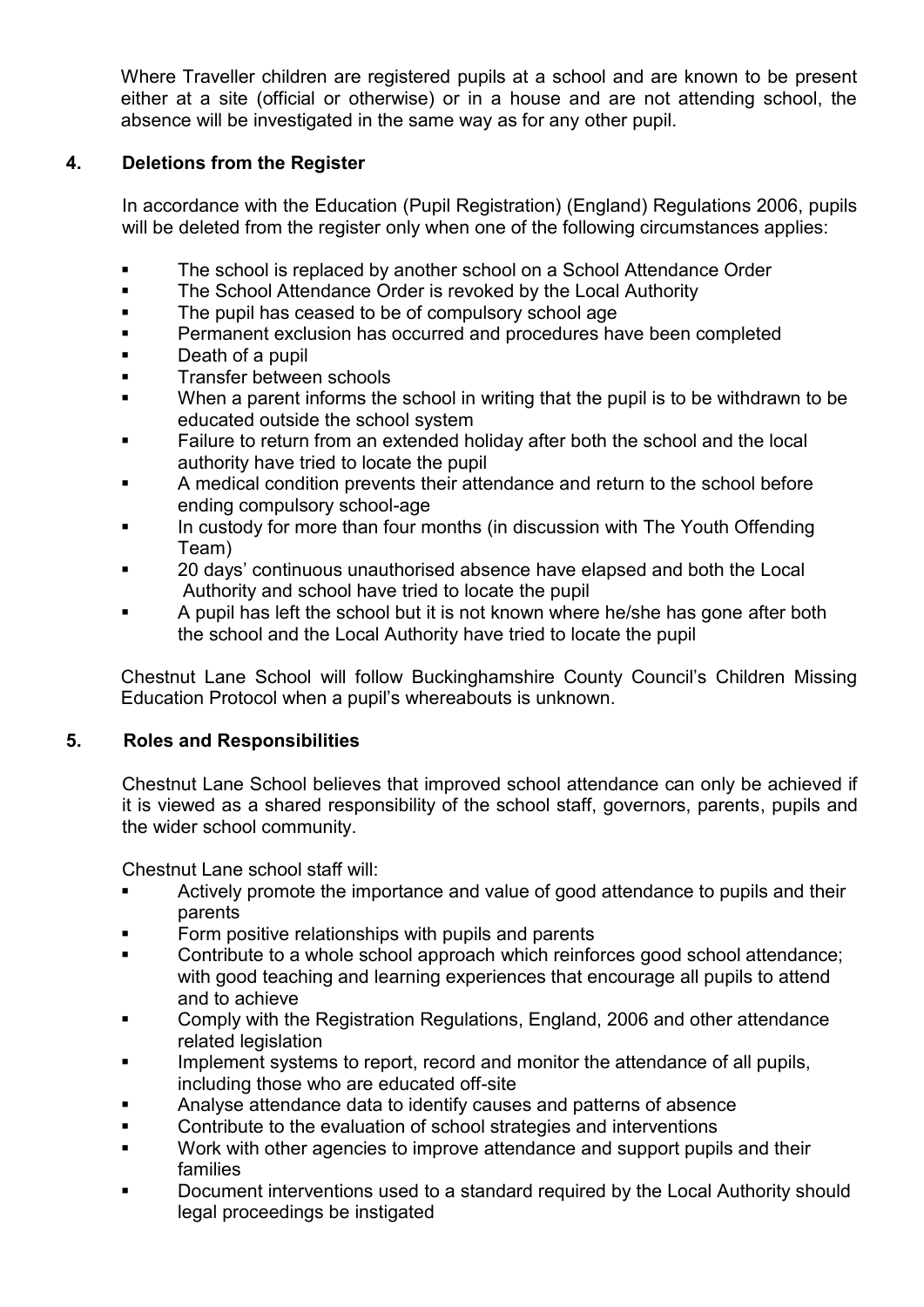Request that Parents will:

- Talk to their child about school and what goes on there. Take a positive interest in their child's work and educational progress
- Instil the value of education and regular school attendance within the home environment
- Encourage their child to look to the future and have aspirations
- Contact the school if their child is absent to let them know the reason why and the expected date of return. Follow this up with a note where possible.
- Try to avoid unnecessary absences. Wherever possible make appointments for the doctors, dentists etc. outside of school hours
- Ask the school for help if their child is experiencing difficulties
- Inform the school of any change in circumstances that may impact on their child's attendance
- Support the school; take every opportunity to get involved in their child's education, form a positive relationship with school and acknowledge the importance of children receiving the same messages from both school and home
- Encourage routine at home, for example, bed times, home work, preparing school bag and uniform the evening before
- Not keep their child away from school to go shopping, to help at home or to look after other members of the family
- Avoid taking their child on holiday during term-time. Where this is unavoidable, send a written leave request to the Head Teacher in advance of booking the holiday.

## **6. Using Attendance Data**

All pupils' attendance will be monitored and will be shared with the Local Authority and other agencies if a pupil's attendance is a cause for concern.

Every month the Attendance Administrator will provide the Headtacher with attendance data for the previous month for each pupil. The list will be presented in numerical descending order with the highest attendees at the top.

This pupil level data will be used to trigger school action as set out in the escalation of intervention (Appendix 1).

Attendance data will also be used to identify emerging patterns and trends to inform whole school strategies to improve attendance and attainment.

Chestnut Lane School will share attendance data with the Local Authority as required. All information shared will be done so in accordance with the Data Protection Act 1998.

## **7. Support Systems**

Chestnut Lane School recognises that poor attendance is often an indication of difficulties in a child's life. This may be related to problems at home and or in school. Parents should make school aware of any difficulties or changes in circumstances that may affect their child's attendance and/or behaviour in school, for example, bereavement, divorce / separation. This will help the school identify any additional support that may be required.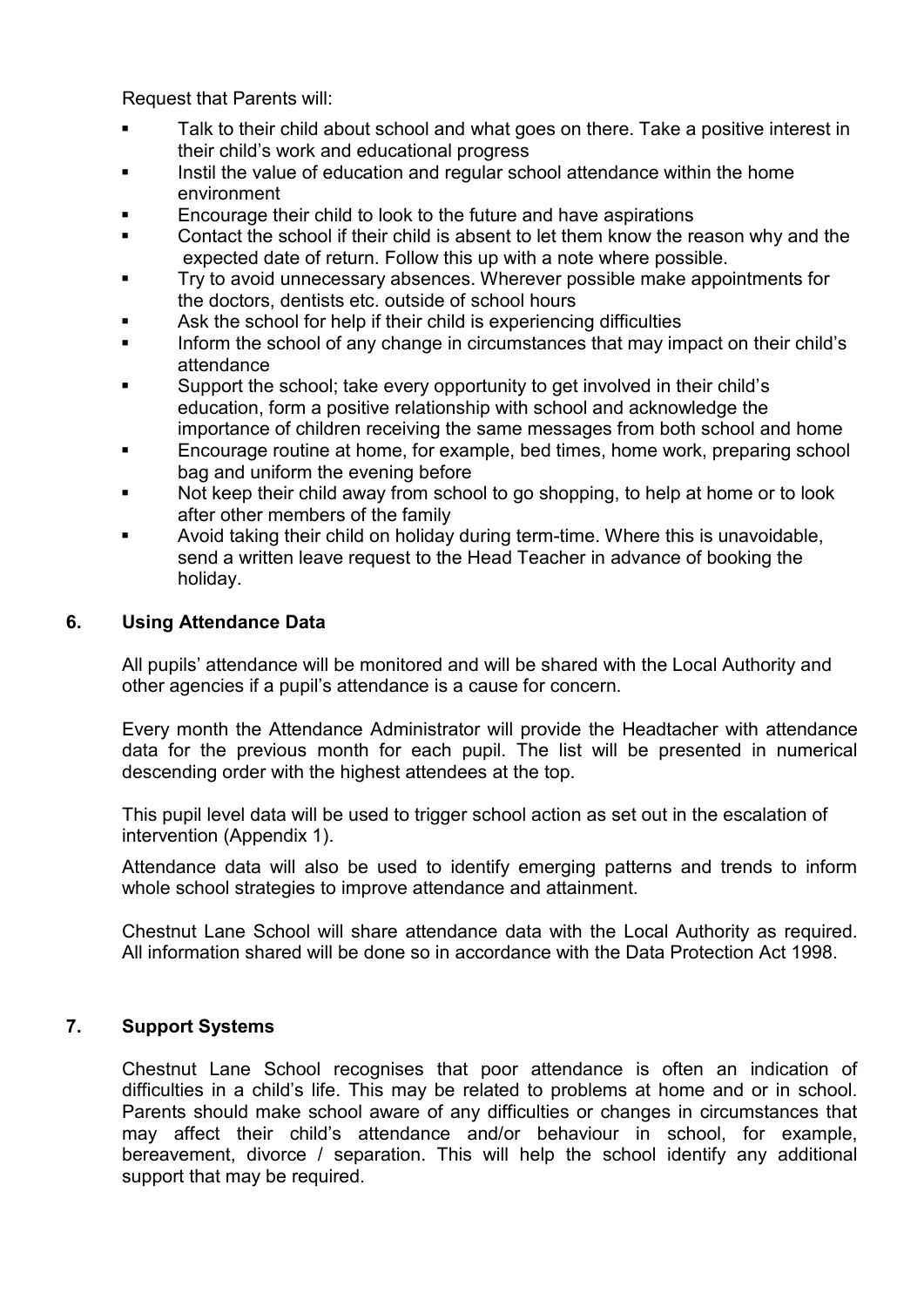Chestnut Lane School also recognise that some pupils are more likely to require additional support to attain good attendance, for example, those pupils with special educational needs, those with physical or mental health needs, migrant and refugee pupils and looked after children.

The school will implement a range of strategies to support improved attendance. Strategies used will include:

- Discussion with parents and pupils
- Attendance report cards
- Referrals to support agencies
- Learning mentors
- Friendship groups
- Reward systems
- Time limited part time time-tables
- Additional learning support
- Behaviour support
- Inclusion units
- Reintegration support packages

Support offered to families will be child centred and planned in discussion and agreement with both parents and pupils.

### **8. Legal Sanctions**

Where intervention fails to bring about an improvement in attendance, Chestnut Lane School will notify the County Attendance Team of the irregular attendance.

The County Attendance Team or school, may invite parents to attend a Parenting Contract Meeting and issue a formal warning of a Penalty Notice.

Parenting Contracts (Anti Social Behaviour Act 2003) A Parenting contract is a voluntary agreement between the Local Authority, school and the parent, it can also be extended to include the child and any other agencies offering support to resolve any difficulties leading to improved attendance.

The contract will outline attendance targets and will detail agreed actions that will help to achieve the target. The contract will be reviewed regularly.

The contract can be used as evidence in a prosecution should irregular attendance continue.

Penalty Notices (Anti Social Behaviour Act 2003) Penalty Notices will be considered when:

- Intervention has failed to bring about improvement and further unauthorised absence has occurred following written warning to improve.
- A pupil has taken leave of absence i.e. for the purpose of a holiday in term time and the absence has not been authorised by the school

A Penalty Notice gives the parent the opportunity to avoid a prosecution. A £60 fine,per parent/carer, per child must be paid within 21 days. The fine increases to £120 per parent/.carer, per child if paid after 21 days but within 28 days of the date the Notice was issued.